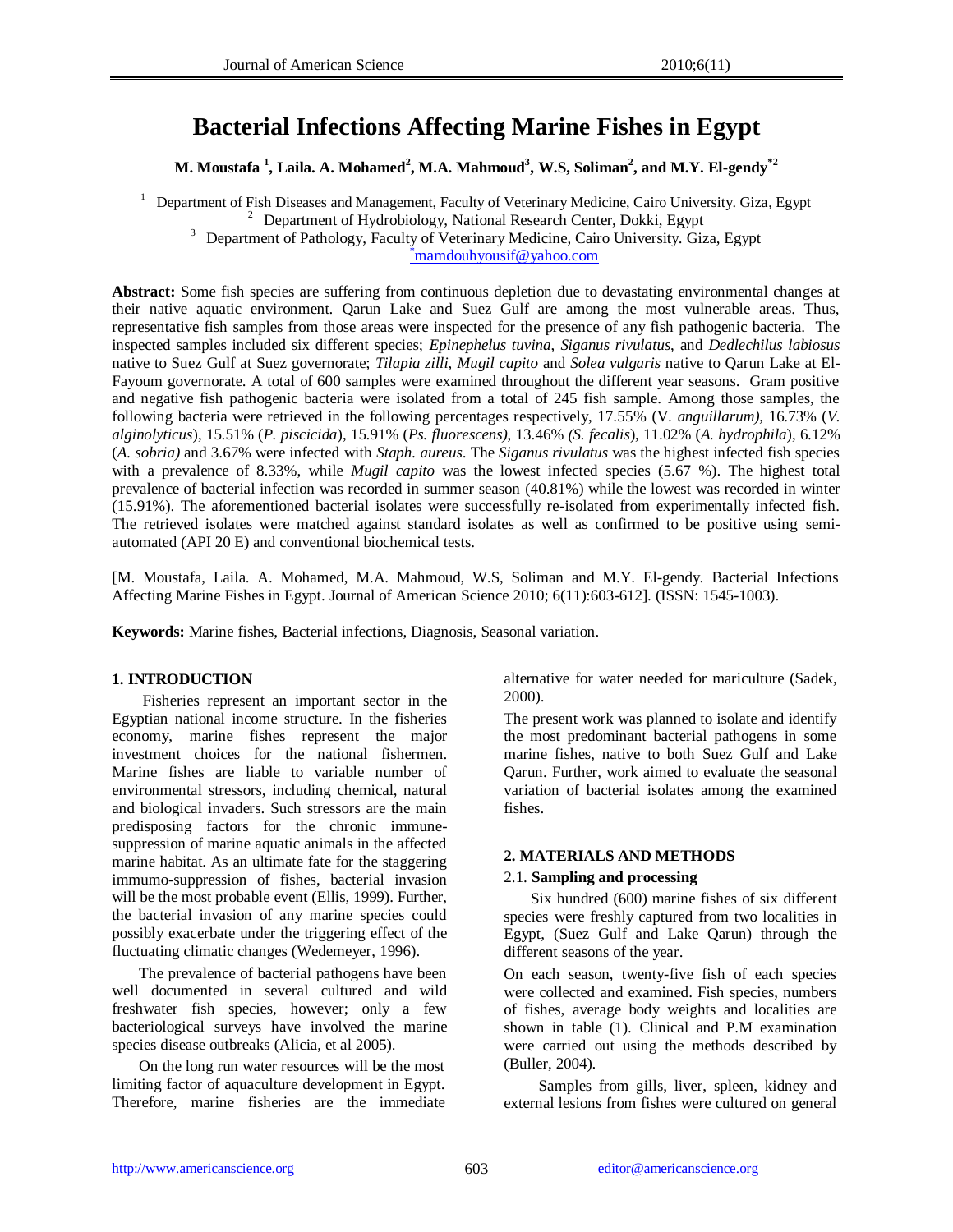and selective media; tryptic soy agar and tryptic soy broth (Difco) supplemented with 1.5% (w/v) NaCl, marine agar ( Difco), and thiosulphate–citrate–bile salt–sucrose agar (TCBS, Difco). Aeromonas agar base medium supplemented with ampicillin, pseudomonas agar base medium supplemented 2 % NaCl and Azide blood agar supplemented with 2 % NaCl. All the inoculated media were incubated at 22 ºC for 48 hours.

#### **2.2. Identification of the isolates**

 Pure cultures of the isolates were identified by biochemical characterization following the criteria proposed by those described in the Bergey's Manual of Determinative Bacteriology, (Garrity, 2001). Final confirmation of each strain was achieved using the analytical profile index of API20-E system (Buller, 2004).

## **2.3. Experimental infection**

 A total of 70 apparently healthy *O. niloticus* fish, weighting  $50 \pm 5$  gram were selected for determination of the pathogenicity of the most prevalent bacterial isolates. Fishes were divided into seven groups each contained 10 fish. The inocula prepared for bacterial isolates as I/P injections were prepared according to (Austin & Austin, 2007). Fish were observed daily for 15 days. Six groups were consistently inoculated I/P with the bacterial suspension of (*Aeromonas hydrophila*, *Pseudomonas fluorescence*, *Vibrio anguillarum*, *Pasteurella piscicida*, *Streptococcus fecalis* and *Staphylococcus aureus*) at a dose of 0.2 ml of  $(3 \text{ X } 10^7 \text{ CFU})$  while the control group (group 7) were injected I/P with 0.2 ml of sterile tryptic soy broth according to Hussain (2002).

## **3. RESULTS**

## **3.1. Clinical examination:**

 Clinical signs included generalized hemorrhages (Fig 1). Some fishes showed bilateral exophthalmia and opacity (Fig 2), scale detachment and skin darkening. Gills were congested (Fig 3) while in others appeared to be pale with accumulation of excessive amount of mucus. Ascitis was observed in some fishes. Vent inflammation as well as prolapse were also observed.

 Necropsy findings of naturally infected marine fishes exhibited sero-sanguinous fluid in the abdominal cavity. Liver was pale in some fishes (Fig 4), while in others was congest, haemorrhagic with numerous randomly scattered whitish nodules (Fig 5). Spleen and kidneys were congested and enlarged in some fishes. The intestines were haemorrhagic, inflamed with congestion of blood vessels. In other samples, the intestines were seen filled with gases.

#### **3.2. Isolation and identification of the bacterial isolates:**

 Biochemical characteristics of the Gram negative bacterial spp. isolated from examined fishes are shown in Table (2).

 Results indicated that 245 naturally collected fishes out of 600 were found to be infected with different types of bacteria. The culture results demonstrated that (203) fishes were found to be infected with Gram-negative bacteria and only (42) fishes were infected with Gram-positive bacteria. 17.50 % of the infected fishes were positive for *V. anguillarum,* (16.73%) for *V. alginolyticus*, (15.51%) for *P. piscicida*, (15.91%) for *Ps. fluorescens,* (13.46%) for *S. fecalis*, (11.02%) for *A. hydrophila*, (6.12%) for *A. sobria* and (3.67%) of the surveyed fishes were infected with *Staph. aureus.* The total prevalence of bacterial isolates is shown in table (3).

Moreover, the results revealed that *Siganust rivulatus* was the most infected fish spp (50 %), followed by *E. tuvina* (42 %), *S. vulgaris* (41 %), *Tilapia spp.* (40 %), *M.sahlae* (38 %), while *M. capito* was the lowest infected spp (34 %).

 Prevalence of bacterial infections for fishes collected from both Suez Gulf and Lake Qarun was illustrated in table (4). The results revealed that: The total prevalence of bacterial infections for fishes collected from the Gulf of Suez (53.06%) was higher than that recorded for those collected from Lake Qarun (46.93%).

## **3.3. Seasonal prevalence:**

 Results indicated that, the highest total prevalence of bacterial infections among the naturally infected marine fishes was recorded in the summer season (40.81%), followed by autumn (25.71%), then spring (17.14%). On the other hand the minimal prevalence of infection was recorded in winter (15.91%). table (5).

 The highest prevalence of bacterial infection among the naturally infected marine fishes in winter season, was recorded for *Ps. fluorescens* (7.75%) while the lowest one (0.40%) was recorded for *V. anguillarum.* on the other hand *P. piscicida*, *S. fecalis and Staph. aureus* were not recorded. For spring season, the highest prevalence of bacterial infection (3.67%) was recorded for *A. sobria* and *V. anguillarum*, while the lowest (1.22%) was recorded for *Ps. fluorescens* and *S. fecalis*.. The highest prevalence of bacterial infection (9.38%) in summer season was recorded for *V. anguillarum*, while the lowest (0.40%) was recorded for *A. sobria*. The highest prevalence of bacterial infection (5.30%) in autumn season was recorded for *V. alginolyticus* and *P .piscicida* while the lowest (0.40%) was recorded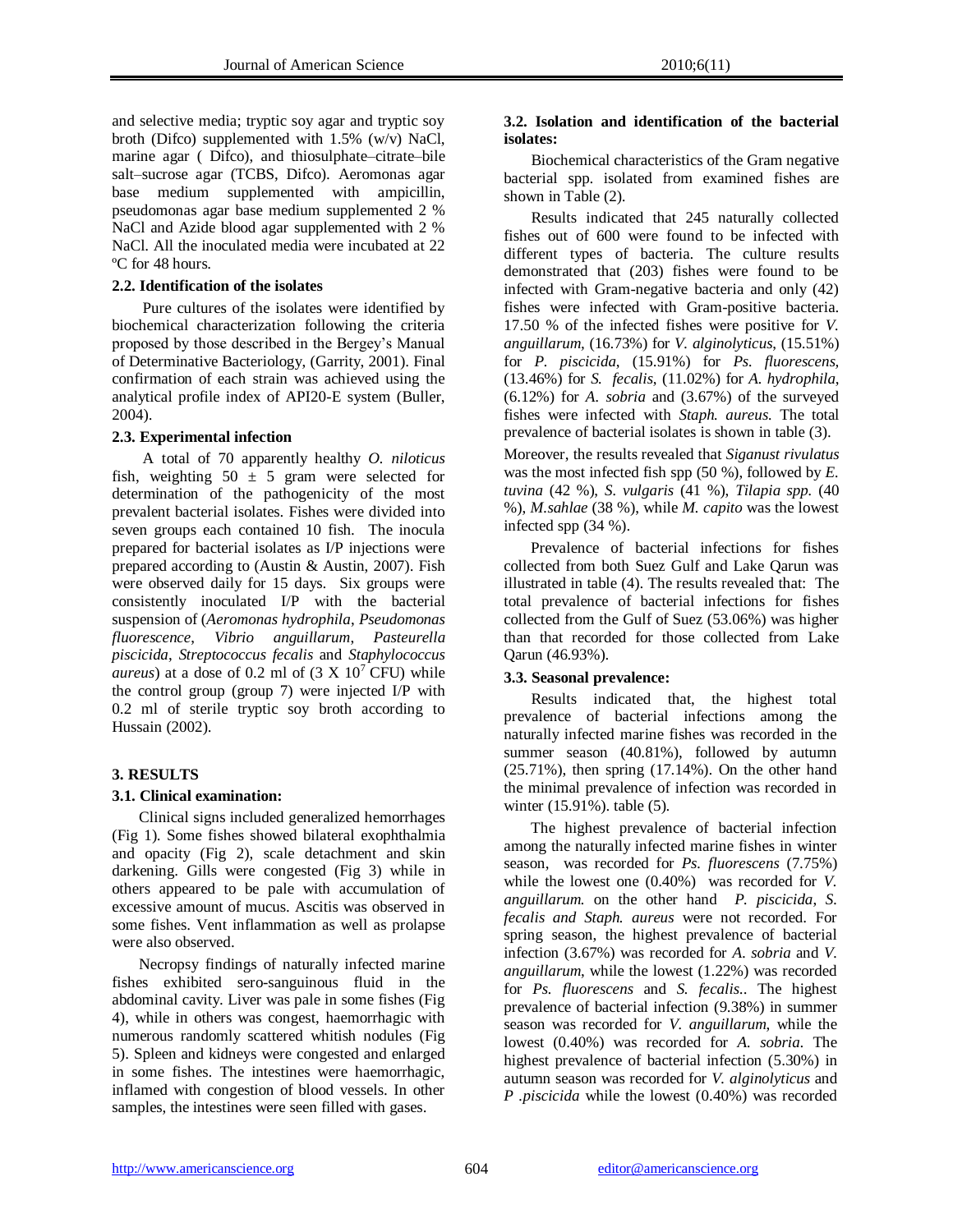for *A. sobria*. The Prevalence of different types of bacterial infections in the different seasons is illustrated in table (5).

#### **3.4. Results of experimental infection:**

 Mortality patterns in experimentally infected *O. niloticus* with the different bacterial isolates (Table 6). Experimentally infected O. niloticus with the different isolates were characterized by septicemic lesions nearly similar to those of naturally infected fishes. Experimentally infected fish showed haemorrhagic patches distributed on different parts of the body surfaces , fin and tail rot (Fig. 6). Some fish exhibited typical ulcers (Fig.7). Some cases showed inflammation of the vent (Fig. 8). Necropsy findings showed, congestion of Liver. Spleen and kidneys were congested and enlarged. Gall bladder was distended. The gut was haemorrhagic and filled with yellowish content. Serous to sero-sanguinous

fluid in the abdominal cavity was noticed in some cases.

 Re-isolation of all inoculated bacterial isolates was obtained from dead and sacrificed fish. Moreover, the results of the culture and biochemical characteristics of the re-isolated bacterial isolates revealed the same morpho-chemical characteristics of the inoculated bacterial isolates.

Table (1): Fish species, locality, number and weight of examined fish

| <b>Fish Species</b> | Locality   | Number | weight      |
|---------------------|------------|--------|-------------|
| E. tuvina           | Suez Gulf  | 100    | $95 + 20$   |
| S. rivulatus        | Suez Gulf  | 100    | $70+10$     |
| M. sahla            | Suez Gulf  | 100    | $50+5$      |
| S. vulgaris         | Lake Qarun | 100    | $75 + 15$   |
| M capito.           | Lake Qarun | 100    | $85 \pm 10$ |
| Tilapia zilli       | Lake Qarun | 100    | $65+5$      |

|  |  |  | Table (2): Biochemical characteristics of the bacterial isolates retrieved from naturally infected marine fishes. |
|--|--|--|-------------------------------------------------------------------------------------------------------------------|
|--|--|--|-------------------------------------------------------------------------------------------------------------------|

|                                         | A.hydrophila             | A. sobria      | Ps. fluorescens          | V. anguillarum           | V. alginolyticus         | P.piscicida |
|-----------------------------------------|--------------------------|----------------|--------------------------|--------------------------|--------------------------|-------------|
| B-Galactosidase production (OPNG)       | $^{+}$                   | $+$            | $\overline{\phantom{a}}$ | $+$                      |                          |             |
| Arginine dihydrolase production (ADH)   | $+$                      | $^{+}$         | $+$                      | $^{+}$                   |                          | $^{+}$      |
| Lysine decarboxylase production(LDC)    | $\blacksquare$           | $^{+}$         | $\blacksquare$           | ۰                        | $^{+}$                   |             |
| Ornithine decarboxylase production(ODC) | $\blacksquare$           |                | $\overline{\phantom{a}}$ |                          |                          |             |
| Citrate utilization (CIT)               | $\sim$                   | $\mathbf{V}$   | $\overline{\phantom{a}}$ | V                        | $^{+}$                   |             |
| H2S production(H2S)                     |                          |                |                          |                          |                          |             |
| Urease production(URE)                  |                          |                |                          |                          |                          |             |
| Tryptophane deaminase production (TDA)  | $\overline{\phantom{a}}$ |                | ۰                        | ۰                        |                          |             |
| Indole production(IND)                  | $^{+}$                   | $^{+}$         |                          | $+$                      | $^{+}$                   |             |
| Acetoin production(VP)                  | $^{+}$                   | $^{+}$         | $^{+}$                   | $^{+}$                   | V                        | $^{+}$      |
| Gelatinase production(CEL)              | $^{+}$                   | $^{+}$         |                          | $^{+}$                   | $^{+}$                   |             |
| Acid from glucose(GLU)                  | $^{+}$                   | $^{+}$         | V                        | $^{+}$                   | $^{+}$                   | $^{+}$      |
| Acid from manitol(MAN)                  | $+$                      | $^{+}$         |                          | $+$                      | $^{+}$                   |             |
| Acid from inositol(INO)                 | $\blacksquare$           |                | $\blacksquare$           |                          |                          |             |
| Acid from Sorbitol(SOR)                 |                          |                |                          | $^{+}$                   |                          |             |
| Acid from rhamnose(RHA)                 | $^{+}$                   | $\blacksquare$ | $\blacksquare$           | $\overline{\phantom{a}}$ |                          |             |
| Acid from sucrose(SAC)                  | $^{+}$                   | $^{+}$         | ۰                        | $+$                      | $^{+}$                   |             |
| Acid from Melibiose (MEL)               | $\blacksquare$           |                | V                        | ÷.                       | $\overline{\phantom{a}}$ |             |
| Acid from amygdalin (AMY)               | V                        | $\sim$         |                          |                          | V                        |             |
| Acid from arabinose (ARA)               | V                        |                | V                        | V                        |                          |             |
| Cytochrome oxidase (OX)                 | $+$                      | $^{+}$         | $^{+}$                   | $^{+}$                   | $^{+}$                   | $+$         |

V: variable result.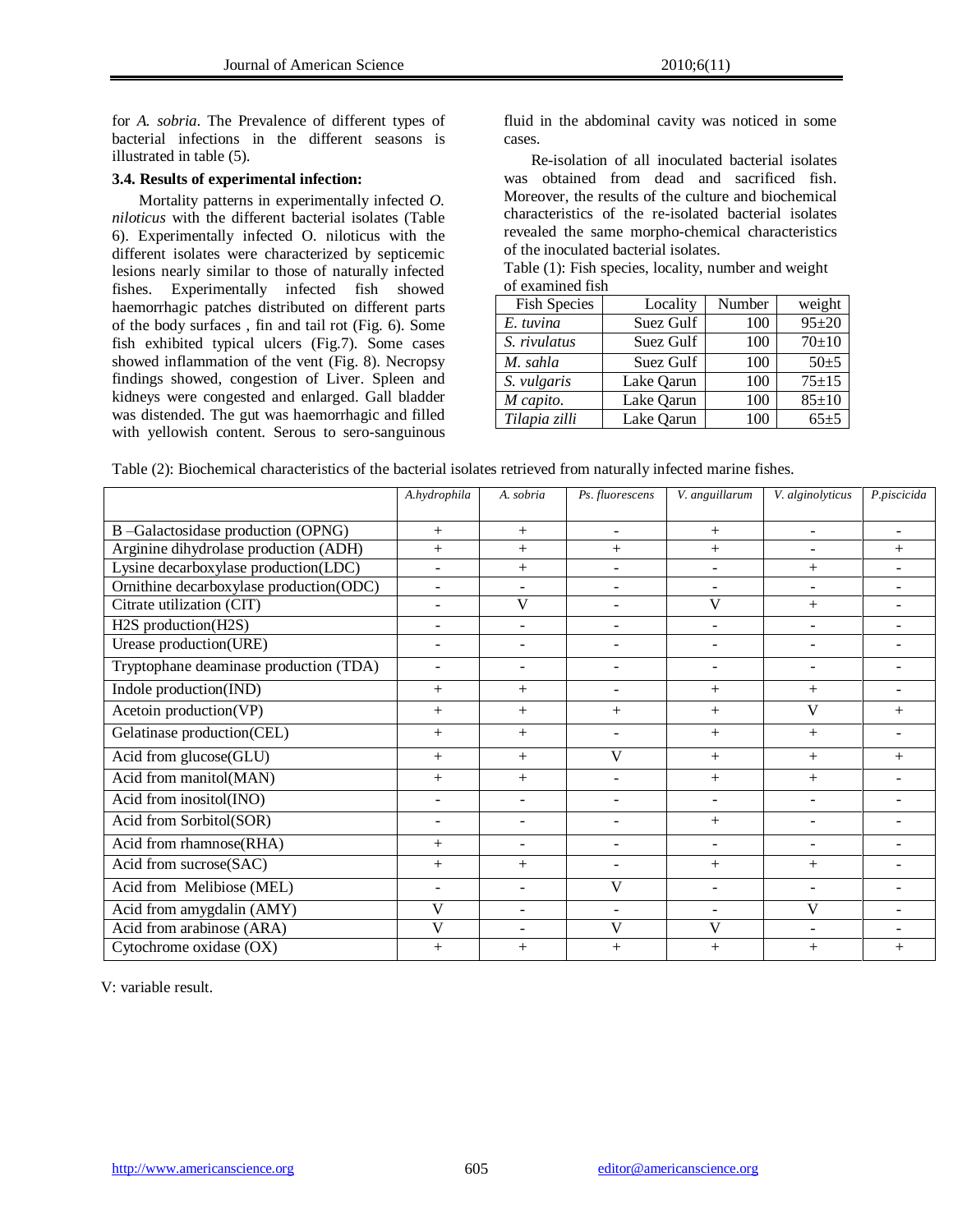| Type of<br>M.O | No.<br>Of<br>Exam | NO.<br>Inf.<br>fish | A. hydrophila  |               |                |              |                       |       |            | A. sobria |                | Ps.fluorescens |                       | V.anguillarum |                | V.alginolyticus |              | P.piscicida   |  | S. fecalis |  | Staph. aureus |
|----------------|-------------------|---------------------|----------------|---------------|----------------|--------------|-----------------------|-------|------------|-----------|----------------|----------------|-----------------------|---------------|----------------|-----------------|--------------|---------------|--|------------|--|---------------|
| Fish spp       | fish              |                     | No.<br>inf     | $\frac{0}{6}$ | No<br>inf      | $\%$         | N <sub>0</sub><br>inf | $\%$  | No.<br>inf | $\%$      | No.<br>inf     | $\frac{0}{2}$  | N <sub>0</sub><br>inf | $\frac{0}{6}$ | No.<br>Inf     | $\%$            | No<br>.inf   | $\frac{0}{0}$ |  |            |  |               |
| E. tuvina      | 100               | 42                  | $\overline{2}$ | 4.76          | 4              | 9.52         | 7                     | 16.66 | 10         | 23.8      | 8              | 19.04          | 6                     | 14.28         | $\overline{2}$ | 4.76            | 3            | 7.14          |  |            |  |               |
| S. rivulatus   | 100               | 50                  | $\overline{4}$ | 8             | 5              | 10           | 6                     | 12    | 7          | 14        | 9              | 18             | 10                    | 20            | 8              | 16              |              | 2             |  |            |  |               |
| S. vulgaris    | 100               | 41                  | 6              | 14.63         | $\Omega$       | $\mathbf{0}$ | 5                     | 12.19 | 8          | 19.51     | 7              | 17.07          | 4                     | 9.75          | 9              | 21.95           | 2            | 4.87          |  |            |  |               |
| M capito.      | 100               | 34                  | 3              | 8.82          | $\overline{c}$ | 5.88         | 4                     | 11.76 | 5          | 14.7      | 3              | 8.82           | 9                     | 26.47         | 6              | 17.64           | 2            | 5.88          |  |            |  |               |
| M. sahlae      | 100               | 38                  | $\tau$         | 18.42         |                | 2.63         | 8                     | 21.05 | 6          | 15.78     | 10             | 26.31          | 3                     | 7.89          | 3              | 7.89            | $\mathbf{0}$ | $\mathbf{0}$  |  |            |  |               |
| Tilapia zilli  | 100               | 40                  | 5              | 12.5          | 3              | 7.5          | 9                     | 22.5  | 7          | 17.5      | $\overline{4}$ | 10             | 6                     | 15            | 5              | 12.5            |              | 2.5           |  |            |  |               |
| Total          | 600               | 245                 | 27             | 11.02         | 15             | 6.12         | 39                    | 15.91 | 43         | 17.55     | 41             | 16.73          | 38                    | 15.51         | 33             | 13.46           | 9            | 3.67          |  |            |  |               |

Table (3 ): Prevalence of bacterial infections in the examined marine fishes.

•Percentage was calculated according to the total number of infected fish.

| Table (4) Prevalence of bacterial infections in Lake Qarun and Suez Gulf. |  |  |
|---------------------------------------------------------------------------|--|--|
|                                                                           |  |  |
|                                                                           |  |  |

| Locality         | Lake Qarun | Prevalence % | Suez Gulf | Prevalence % |
|------------------|------------|--------------|-----------|--------------|
| M.O              |            |              |           |              |
| A. hydrophila    | 14         | 5.71         | 13        | 5.30         |
| A. sobria        |            | 2.04         | 10        | 4.08         |
| Ps. fluorescens  | 18         | 7.34         | 21        | 8.57         |
| V. anguillarum   | 20         | 8.16         | 23        | 9.38         |
| V. alginolyticus | 14         | 5.71         | 27        | 11.02        |
| P. piscicida     | 19         | 7.75         | 19        | 7.75         |
| S. fecalis       | 20         | 8.16         | 13        | 5.30         |
| Staph. aureas    |            | 2.04         | 4         | 1.63         |
| Total            | 115        | 46.93        | 130       | 53.06        |

Table (5): Seasonal prevalence of bacterial infections in the examined marine fishes.

| Type.<br>of<br>M.o | A.hydrophila          |               | A.sobria       |               |                       |       |                       |               |                       | Ps.fluorescens |                       | V.anguillarum |                       | V.alginolyticus |                       | P.piscicida    | S.fecalis |  | Staph.aureus |  | Total |
|--------------------|-----------------------|---------------|----------------|---------------|-----------------------|-------|-----------------------|---------------|-----------------------|----------------|-----------------------|---------------|-----------------------|-----------------|-----------------------|----------------|-----------|--|--------------|--|-------|
| season             | N <sub>o</sub><br>inf | $\frac{0}{6}$ | No<br>inf      | $\frac{0}{6}$ | N <sub>o</sub><br>inf | $\%$  | N <sub>0</sub><br>inf | $\frac{0}{6}$ | N <sub>0</sub><br>inf | $\frac{0}{6}$  | N <sub>0</sub><br>inf | $\frac{0}{6}$ | N <sub>0</sub><br>inf | $\frac{0}{6}$   | N <sub>0</sub><br>inf | $\%$           |           |  |              |  |       |
| Winter             | 14                    | 5.71          | $\overline{4}$ | 1.63          | 19                    | 7.75  |                       | 0.40          | 2                     | 0.81           | $\Omega$              | $\theta$      | $\theta$              | $\Omega$        | $\mathbf{0}$          | $\overline{0}$ | 15.91     |  |              |  |       |
| Spring             | 7                     | 2.85          | 9              | 4.08          | 3                     | 1.22  | 9                     | 3.67          | 5                     | 2.04           | 6                     | 2.44          | 3                     | 1.22            | $\mathbf{0}$          | $\Omega$       | 17.55     |  |              |  |       |
| Summer             | 3                     | 1.22          |                | 0.40          | 6                     | 2.44  | 23                    | 9.38          | 21                    | 8.57           | 19                    | 7.75          | 20                    | 6.16            | $\overline{7}$        | 2.85           | 40.81     |  |              |  |       |
| Autumn             | 3                     | 1.22          |                | 0.40          | 11                    | 4.48  | 10                    | 4.08          | 13                    | 5.30           | 13                    | 5.30          | 10                    | 4.08            | $\overline{2}$        | 0.81           | 25.71     |  |              |  |       |
| Total              | 27                    | 11.02         | 15             | 6.12          | 39                    | 15.91 | 43                    | 17.55         | 41                    | 16.73          | 38                    | 15.51         | 33                    | 13.46           | 9                     | 3.67           |           |  |              |  |       |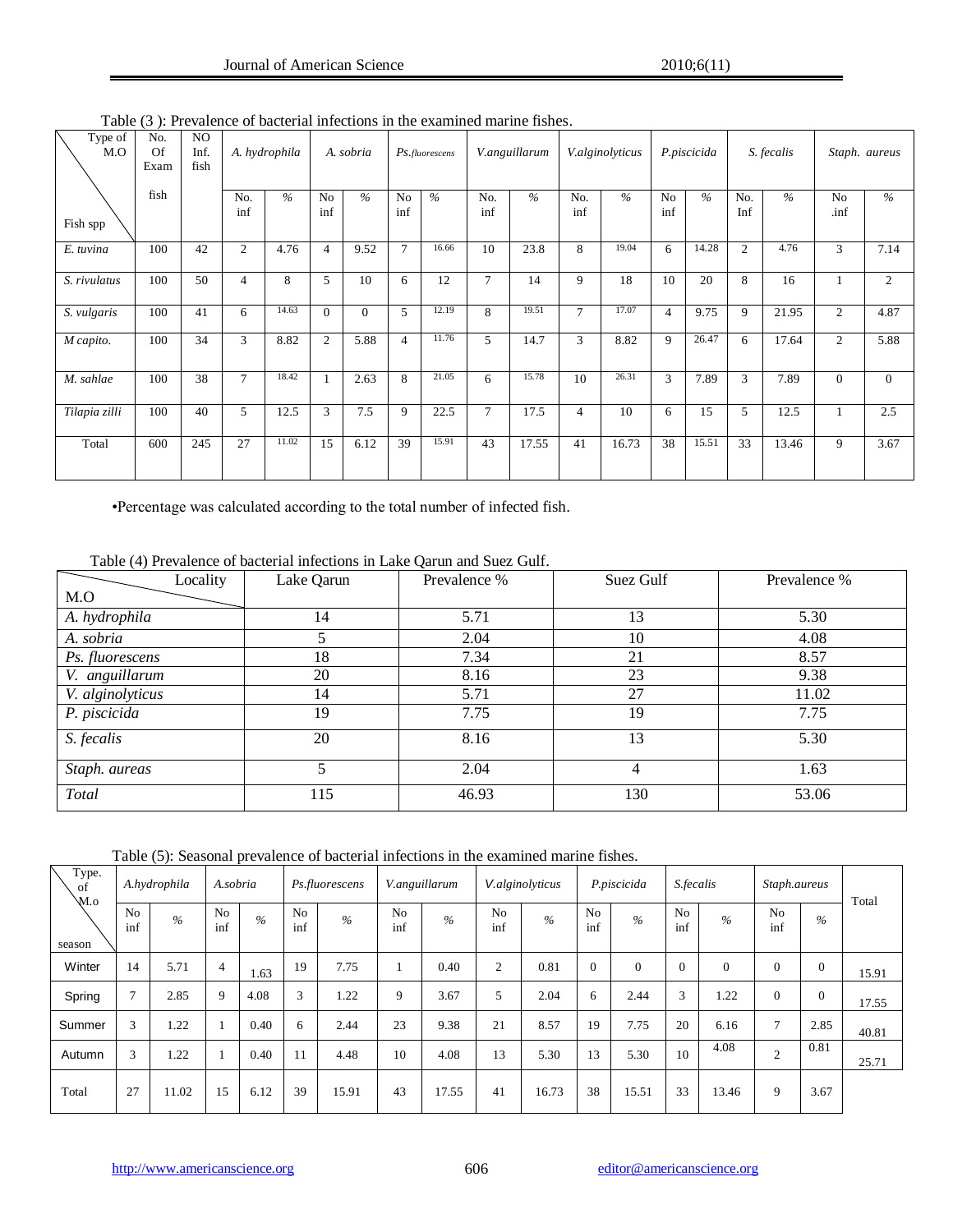

Fig. 1: Naturally infected *S. vulgaris* with *V. anguillarum* showing haemorhages on the ventral surface of the body.



Fig. 3: Naturally infected *M. capito* with *A. hydrophila* showing severe congestion of gills.



Fig. 5: Naturally infected *E. tuvina* with *P. piscicida* showing enlargement of the liver with numerous scattered whitish nodules.



Fig. 7: *O. niloticus* I/P inoculated with *A. hydrophila* showing skin ulcers.



Fig. 2: Naturally infected *E. tuvina* with *P.piscicida* showing bilateral exophthalmia and corneal opacity.



Fig. 4: Naturally infected *S. rivulatus*  with *S. fecals* showing paleness of liver.



Fig. 6: *O.niloticus* I/P inoculated with *Ps. fluorescence* showing tail and fin rot.



Fig. 8: *O .niloticus* I/P inoculated with *S .fecalis* showing inflammation of the vent.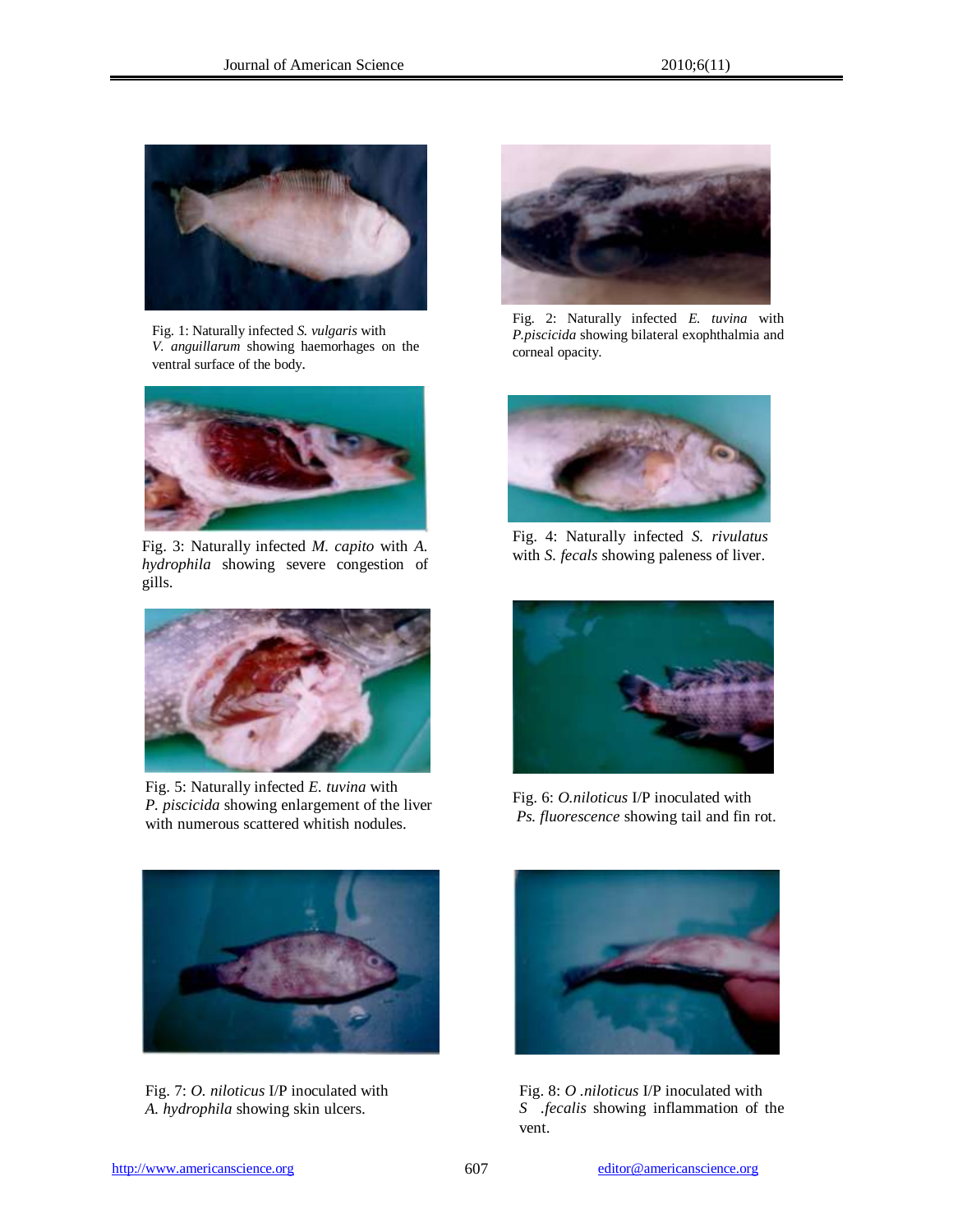| Bacterial       |                          | No of mortality/day |                          |                          |                          |                          |   |   |                          |    |                          |                          |          |
|-----------------|--------------------------|---------------------|--------------------------|--------------------------|--------------------------|--------------------------|---|---|--------------------------|----|--------------------------|--------------------------|----------|
| isolates        |                          |                     |                          |                          |                          | O                        |   | 8 | Q                        | 10 | $\perp$                  | $12 - 15$                | $(\%)$   |
| A.hydrophila    |                          |                     |                          | ↑                        | $\overline{\phantom{0}}$ | $\overline{\phantom{a}}$ | っ |   | $\overline{\phantom{0}}$ |    |                          | $\overline{\phantom{0}}$ | 80       |
| Ps. fluorescens | $\overline{\phantom{0}}$ | ◠                   |                          | $\overline{\phantom{0}}$ |                          |                          |   |   |                          |    |                          |                          | 100      |
| V. anguillarum  |                          |                     | ◠                        |                          | ◠                        | $\overline{\phantom{0}}$ |   |   | $\overline{\phantom{0}}$ |    | $\overline{\phantom{0}}$ |                          | 100      |
| P. piscicida    | $\overline{c}$           | $\Omega$            | $\overline{\phantom{0}}$ |                          |                          | $\overline{\phantom{a}}$ |   | ◠ | $\overline{\phantom{0}}$ | -  |                          |                          | 80       |
| S. fecalis      |                          |                     |                          | $\overline{\phantom{0}}$ | $\overline{\phantom{0}}$ |                          |   |   |                          | ◠  | $\overline{\phantom{0}}$ |                          | 90       |
| Staph. aureas   | $\overline{\phantom{0}}$ |                     | $\overline{\phantom{0}}$ | ◠                        | $\overline{\phantom{0}}$ | $\overline{\phantom{0}}$ |   |   | -                        |    | $\bigcap$                |                          | 70       |
| Control         |                          |                     |                          |                          | $\overline{\phantom{0}}$ | $\overline{\phantom{0}}$ |   |   |                          |    |                          |                          | $\Omega$ |

Table (6): Mortality patterns of *O. niloticus* experimentally infected with different bacterial isolates.

N.B. The dose of bacteria inoculated per fish were  $0.2$  ml of  $3 \times 10^{7}$  CFU Number of I/P inoculated fishes per each group were 10.

## **4. DISCUSSION**

Septicemic bacterial infections such as vibrios,<br>nonads, pseudomonads, photobacteria. aeromonads, pseudomonads, streptococci and staphylococci were recorded in several fingerlings, juveniles, adults and brood stocks of some marine fish species (Alicia *et al*., 2005 and Samuelsson *et al*., 2006).

 In regards to bacterial pathogens that have been isolated, results came in this study revealed that Gram-negative bacteria prevailed the Gram-positive isolates with *Vibrio anguillarum*, *Vibrio alginolyticus*, *Pasteurella piscicida (photobacterium damsella subspp piscicida), Pseudomonas fluorescens, Streptococcus fecalis, Aeromonas hydrophila, Aeromonas sobria* and *Staphylococcus aureus* were the most common isolated spp. Results are supported by those reported by Zorrilla *et al.*  (2003) who declared that the main pathogenic microorganisms isolated from diseased gilt-head seabream in the marine water at south western Spain were; *Vibrio* spp, *Pseudomonas* spp, *P. piscicida*, *Flavobacteria maritimus*, *Aeromonas* spp and Gram positive bacteria were also isolated but in low prevalence.

 In concern to the total prevalence of bacterial infections in the naturally infected marine fishes (40.83 %) which may appear to be lower than those reported by some authors for freshwater fishes as Soliman (1999) who noticed that the total bacterial prevalence was (65%). This difference could be due to the unfavorable effect of the salinity of marine water on the viability of bacterial pathogens.

 In regard to the localities of isolation, results revealed that the prevalence of bacterial infections was higher (53.06%) in fishes collected from the Gulf of Suez than that (46.93%) recorded for Lake Qarun. This may be explained by the fact that Lake Qarun is the largest reservoir of agricultural and sewage drainage of Fayoum province as well as the drainage from fish farms established around the lake (Mansour & Sidky, 2003).

The high prevalence of isolation recorded from the Gulf of Suez may in part be attributed to the stress induced by high crude oil pollution at the Gulf water which is maintained by the low water flow, low water exchange rates and daily crowded ship traffic crossing the gulf as well as industrial effluents from oil refineries. All these factors are compromising to the fish immune system ending up with marked increase in the magnitude of bacterial infections.

 Study declared that marine fish can succumb MAS, as supported by Larsen & Jensen (1977) who isolated *A. hydrophila* from ulcer disease in Cod, *Gadus morhua* L., a strictly marine fish. Authors added that motile aeromonas group especially *A. hydrophila* is considered as one of the most important pathogen responsible for haemorrhagic septicemia in a wide variety of marine water fish. Moreover, Vethaak (1992) isolated *A. hydrophila* from ulcers, lesions, and blood of ulcerated European flounder

 Results pointed out that the highest prevalence of *A. hydrophila* was recorded in winter season (5.71%) followed by spring (2.85%), while in summer and autumn the results were the same (1.22%). These results were supported by [Pathak](http://www.ncbi.nlm.nih.gov/entrez/query.fcgi?db=pubmed&cmd=Search&itool=pubmed_AbstractPlus&term=%22Pathak+SP%22%5BAuthor%5D) *et al*. (1988) who suggested that the highest isolation rates of *A. hydrophila* occurred during late winter followed by a progressive decline in density during summer and monsoon seasons. Moreover, Popovic *et al*. (2000) mentioned that there was clear seasonality in the prevalence of *A. hydrophila* as there were no isolates recovered in the summer months. On contrast, Meyer (1970) reported that the most epizootics of motile aeromonads were generally reported in spring and early summer.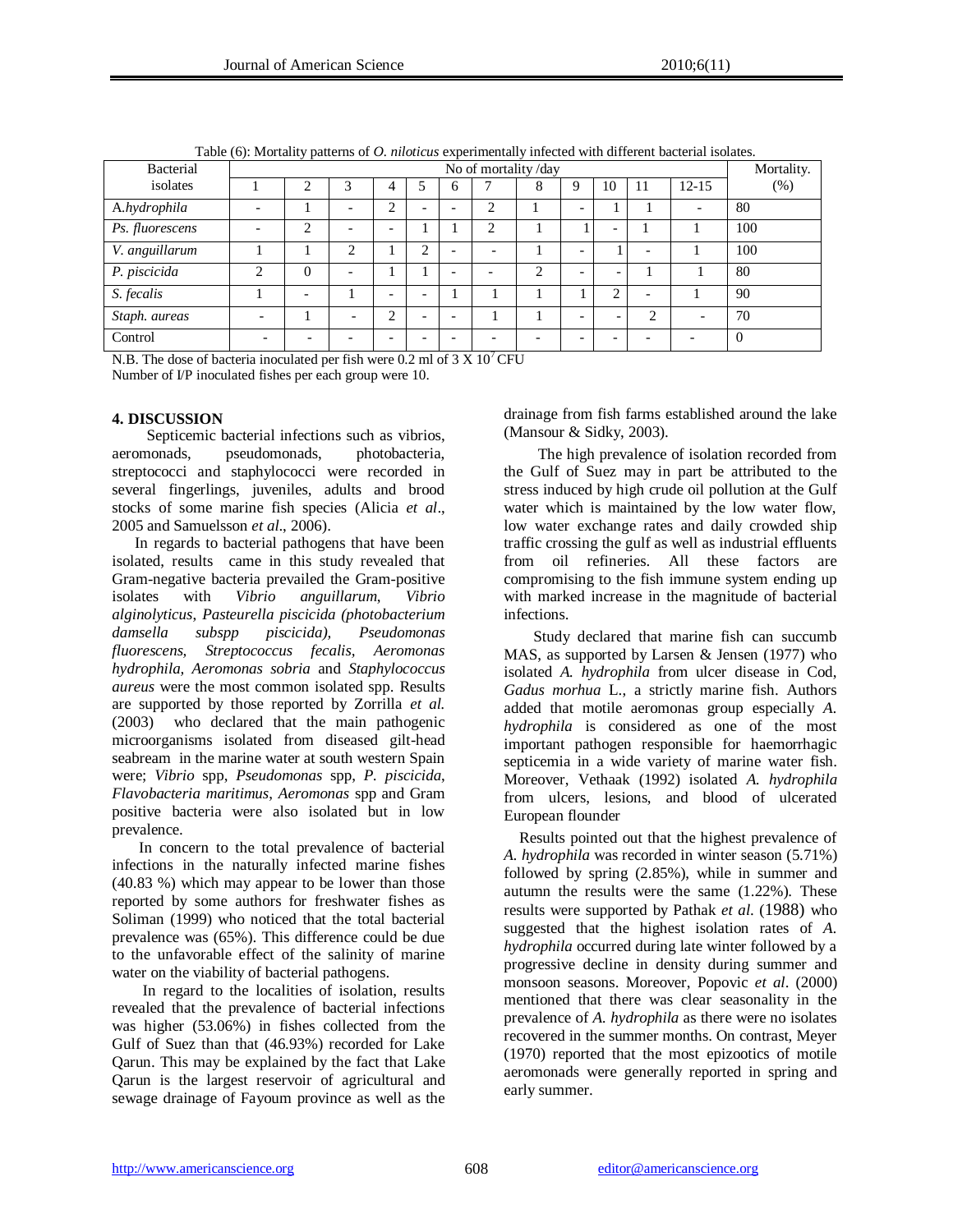In regards to the seasonal prevalence of *A. sobria*, our study recorded that the highest prevalence e of *A. sobria* septicemia was recorded during the spring (3.67%) followed by winter (1.63%) while the minimal prevalence e of infection (0.40%) was recorded during the summer and autumn. Results are in accordance with those obtained by Wahli *et al*. (2005) who noticed that mortalities due to *A. sobria* peaked during the low water temperatures of winter time and reached levels. On contrary, the results are not in concordance with those obtained by Kooj *et al*. (1988) who demonstrated that the highest prevalence of Aeromonads in marine water have been obtained in the warmer months.

 The pathogenicty of *A. hydrophila* for experimentally infected *Oeorchromis niloticus* fishes may be attributed to toxins and extracellular enzymes produced by *A. hydrophila* (Saavedra *et al.*, 2004).

 In regards to the total prevalence of pseudomonas septicemia, the study recorded that (15.91%) of infected fish were positive for pseudomonas infection, These results are in concordance with those obtained by Hussain (2002) who reported that (15.27 %) of naturally infected marine fishes were positive for *Ps. flourescens* septicemia. on contrast, results are lower than those reported by Khan *et al*. (1981) who reported that *Pseudomonas* spp accounted for (72 %) of the mortalities recorded in captive Atlantic cod, *Gadus morhus* L associated with fin rot disease.

 The highest prevalence of *Ps. fluorescens* septicemia was recorded during the winter season (7.75%) followed by autumn (4.48%) summer (2.44%) and spring (1.22%), this reveals that *Ps. fluorescens* has certain affinity to low temperature for propagation and wide spreading infection (El-Moghazy, 2004). Results were supported by Golomazou *et al*. (2006) who demonstrated that the Pseudomonads were isolated mainly in cold months of winter. On the contrary, results are not in accordance with those obtained by Hoda *et al*. (1999) who revealed that the prevalence of pseudomonads was lower in winter than summer. This may also be attributed to amplified activity of proteinases produced by pseudomonads at the low temperature (10-25°C) that play significant role in the pathogenesis of pseudomonas septicemia (Hoshino *et al*., 1997).

 The pathogenicty of *Ps. fluorescence* for experimentally infected *Oeorchromis niloticus* may be attributed to the production of extracellular enzymes and lethal toxins El-Attar & Moustaf (1996).

 In regards to the total prevalence of vibriosis recorded (34.28%), result are in accordance with those reported by Khan *et al*. (1981) who recorded that vibrios accounted for (28%) of mortalities in captive Atlantic cod, *Gadus morhus* L associated with fin rot disease. the results are lower than those recorded by Zorrilla *et al*. (2003) who recorded that the prevalence of vibrios among diseased gilthead sea bream, *Sparus aurata* L in southwestern Spain was (69.90%).

 *V. anguillarum* in this study was the *Vibrio* spp most frequently isolated as (17.55%) of the infected cases were positive for *V. anguillarum*. this is in accordance with Zorrilla *et al*. (2003). On the other hand *V. alginolyticus* was the cause of (16.73%) of the recorded cases. Such high prevalence *of V. alginolyticus* could explain its importance in mariculture as supported by Zhu *et al*. (2000) who suggested that *V. alginolyticus* causes great harm to a wide variety of marine fishes.

 The highest prevalence of *V. anguillarum* infection was recorded during the summer (9.38%), followed by autumn  $(4.08\%)$ , spring  $(3.67\%)$ , and only (0.4%) were recorded in winter. On the other hand the highest prevalence e of *V. alginolyticus* infection was recorded in summer (8.57%), autumn (5.30%), spring (2.04%) and (0.81%) in winter. The results of the seasonal prevalence of *Vibrio* spp are in concordance with those reported by Roberts (2001) who demonstrated that in wild, vibriosis normally occurs in fish in late summer when the temperatures are high. On the other hand, (Golomazou *et al*. (2006) reported that *V. alginolyticus* were not associated with a particular season.

 The pathogenicty of *V. anguillarum* for experimentally infected *O. niloticus* may be attributed to extracellular toxins and enzymes produced by the bacterium (Nottage & Birkbeck, 1987).

In respect to the total prevalence of *P. piscicida* in this study recorded that (15.51%) of diseased fish were positive for *P. piscicida*. The results are higher than those recorded by Balebona *et al*. (1998) who declared that (6.7%) of diseased gilt-head sea bream, *Sparus aurata* L. in southwestern Spain were infected with *P. piscicida*. On the other hand results are lower than those recorded by Athanassopoulou *et al*. (1999) who recorded that the prevalence of *P. piscicida* in diseased Cuvier, *Puntazzo puntazzo* L. collected from marine aquaculture systems in Greece was (80%).

 Seasonally, the highest prevalence e of *P. piscicida* was recorded during summer season (7.75%) , autumn (5.30%) followed by the spring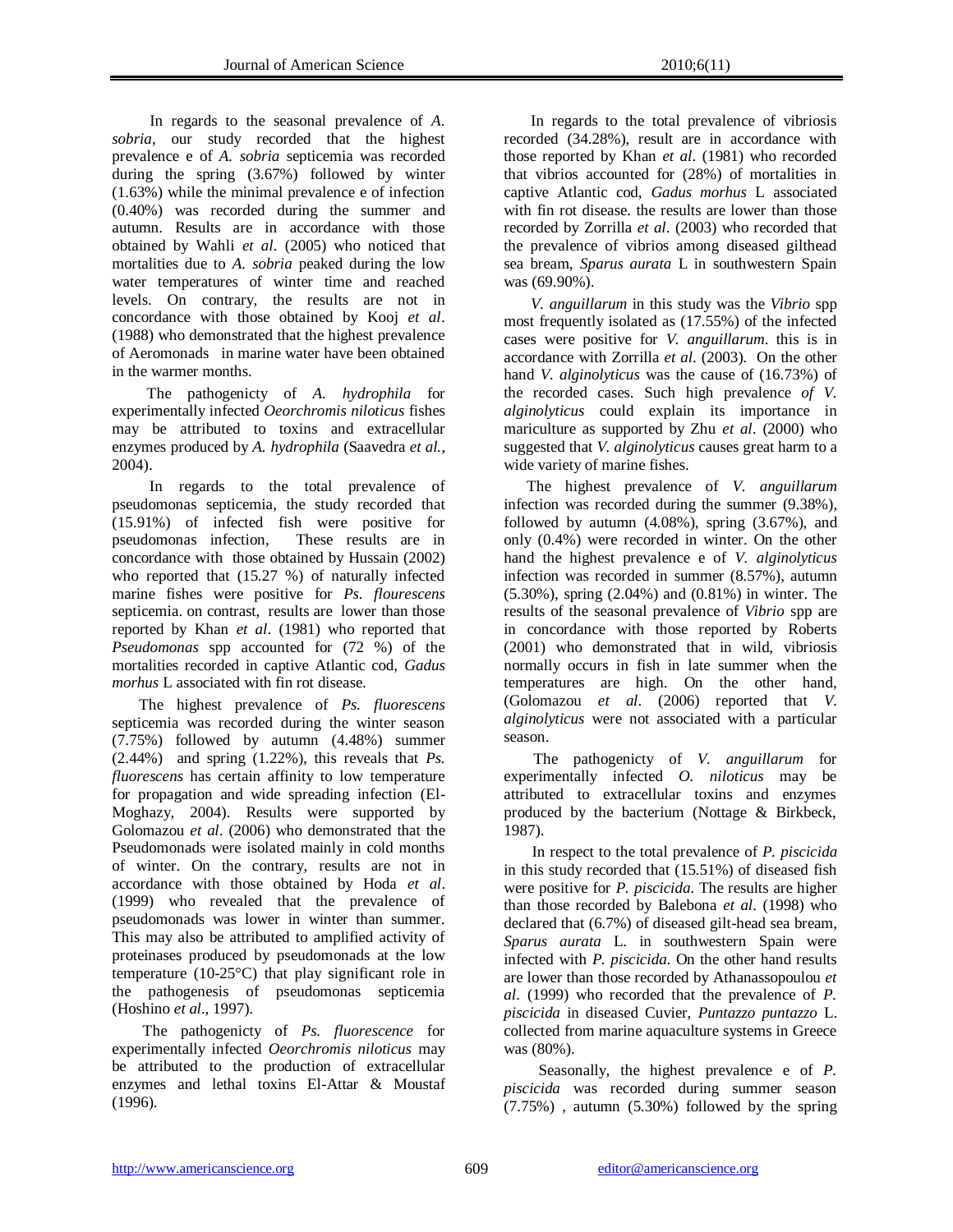(2.44%) on the other hand, it was not recorded in winter. Results are in concordance with those reported by Magarinos *et al*. (1996) who declared that *P. piscicida* causes high fish mortality only when the water is warm. On the other hand, Mladineo *et al*. (2006) suggested that temperature has no strong influence on the course of pasteurellosis.

 The pathogenicty of *P. piscicida* for experimentally injected *O. niloticus* may be attributed to extracellular products of the bacterium (Nakai *et al*., 1992).

 In regards to the total prevalence of streptococcal septicemia, results indicated that (13.46 %) of infected fishes were positive for streptococcal infection. Results were higher than that recorded by Zorrilla *et al*. (2003) who recorded (7%) of bacterial infection affecting cultured gilthead sea bream, *Sparus aurata* L was attributed to Grampositive bacteria. Hussain (2002) recorded that (6.25 %) of naturally infected marine fish were positive for streptococcal septicemia.

 In regards to the seasonal prevalence of streptococcal septicemia, the highest prevalence of the streptococcal infection was recorded in summer season (6.16%) followed by autumn (4.08%) and spring (1.22 %) on the other hand it was not recorded during the winter. These results are in accordance with those obtained by Varvarigos (1997) who revealed that *Streptococcus* spp cause septicemia to all farmed species mainly during late spring and early summer when sea water temperatures are high.

 In concern to the experimental infection *of O. niloticus* with *S. fecalis*, the pathogenicty of streptococci may be attributed to the effect of exotoxins produced by the bacterium (Kimura & kusuda, 1979 and Woo, 1999).

 The total prevalence of *Staph. aureus* infections was (3.67%). Results were lower than those recorded by Athanassopoulou *et al.* (1999), who recoded that the total prevalence of *Staph. epidermidis* among diseased *Puntazzo puntazzo* in marine aquaculture systems in Greece was (10 %). Moreover, Zorrilla *et al*. (2003) recorded that (7%) of bacterial infections affecting gilthead sea bream *Sparus aurata* L. were attributed to Gram-positive bacteria.

 Seasonally the highest recorded prevalence of Staphylococcal infection was recorded in the summer season (2.85%) followed by autumn (0.81%) with no records in spring or winter. Results are supported by Varvarigos (2001) who declared that *Staphylococcus* spp causing septicemia to all farmed species during high temperature of sea water in late spring and early summer.

 Results of experimental infection of *O. niloticus* with *Staph. aureus* were in accordance with Huang (2000) who indicates that staphylococci can be a possible cause of mortalities and losses among fishes.

 From the present study it was concluded that bacterial pathogens are the most significant microbial agents affecting marine fishes and climatic changes may plays a great role in modulating the occurrence of bacterial fish diseases.

## **Corresponding author**

M.Y. El-gendy Department of Hydrobiology, National Research Center, Dokki, Egypt \*[mamdouhyousif@yahoo.com](mailto:*mamdouhyousif@yahoo.com)

## **5. REFERENCES**

- 1. Alicia, E.; Toranzo, T.; Magarinos, B. & Romalde, J. L. (2005): A review of the main bacterial fish diseases in mariculture systems. Aquac., 246: 37– 61.
- 2. Athanassopoulou, F.; Prapas, T. and Rodger, H. (1999): Diseases of Cuvier, Puntazzo puntazzo L, in marine aquaculture systems in Greece. Fish Dis., 22: 215-218.
- 3. Austin, B. & Austin, D.A. (1999): Bacterial fish pathogens; Disaese of farmed and wild fish. 3rd ED. pulblished in association with praxis publishing Chichester.
- 4. Balebona, M. C.; Andreu, M. J.; Bordas, M. A.; Zorrilla, M. I.; Morinigo, M. A. & Borrego. J. J (1998): Pathogenicity of *Vibrio alginolyticus* for Cultured Gilt-Head Sea Bream (*Sparus aurata* L.) Appl. Environ. Microbiol., 65: 4269–4275.
- 5. Balebona, M. C.; Zorrilla, M. I; Morinigo, M. A. & Borrego. J. J. (1998): Survey of bacterial pathologies affecting farmed gilt-head sea bream (*Sparus aurata* L.) in southwestern Spain from 1990 to 1996. Aquac., 166:19-35.
- 6. Buller, N. B. (2004): Bacteria from Fish and Other Aquatic Animals: A Practical Identification Manual. CABI Publishing, Cambridge.
- 7. El-Attar, A. A. & Moustaf, M. (1996): Some studies on tail and fin rot disease among culturd Tilapia Fish .Assiut .Vet. Med. 35:155-162.
- 8. Ellis, A.E. (1999): Immunity to bacteria in fish. Fish Shellfish Immunol. **9**: 291–308.
- 9. El-Moghazy, D, F. (2004): Studies on pseudomonas septicemia in cultured *Oreochromis niloticus* fish. Thesis, M.V.Sc., Fish Disease and Management, Fac. Vet. Med. Suez Canal Univ.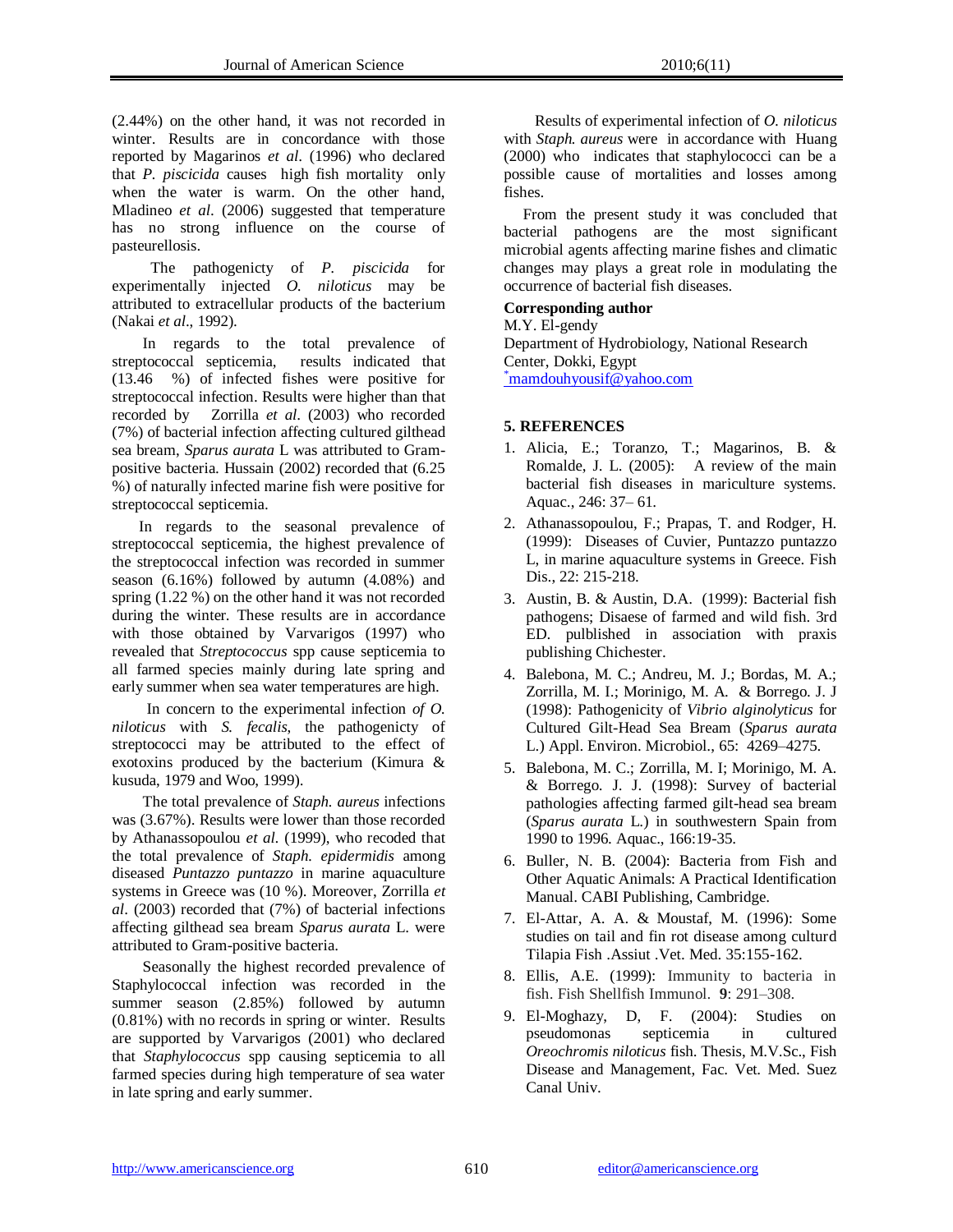- 10. Garrity, G.M. (2001): Bergey's manual of systematic bacteriology. New York: Springer-Verlag.
- 11. Golomazou, E.; Athanassopoulou, F.; Vagianou, S.; Sabatakou, O. Tsantilas, H.; Rigos, G. & kokkokiris, L. (2006): Diseases of White Sea Bream (*Diplodus sargusL*.) Reared in Experimental and Commercial Conditions in Greece Turk. J. Vet. Anim. Scin., 30: 389-396.
- 12. Hoda, H.; Yusef, H.; Abd EL-Kader, M. & Abd EL-Latif, H. H. (1999): Quantitave and qualitative studies on bacterial Microflora of Fish reared in fresh water fish farm in Alexandiria. J. Egyp. Microbiol., 34 : 315-330.
- 13. Hoshino, T.; Ishizaki, K.; Sakamoto, T. & Kumeta, H. (1997): Isolation of a Pseudomonas species from fish intestine that produces aprotease active at low tempraturee. Appl. Microbiol .,25 : 70-72.
- 14. Huang, S. L.; Liao, I.C. and Chen, S.N. (2000): Induction of apoptosis in Tilapia, *Oreochromis aureus* Steindachner, and in TO-2 cells by *Staphylococcus epidermidis*. J. Fish Dis., 23: 363–368.
- 15. Hussain, R. A. (2002): Studies on some bacterial infections affecting certain marine fishes in the Arabian Gulf of Kingodom of Saudi Arabia. Thesis, M.V.Sc., Fac. Vet. and anim .Res. King Faisal Univ.
- 16. Khan, R. A.; Campebll, J. & Lear, H. (1981): Mortality in captive Atlantic cod, *Godus morhua* L. associasted with fin rot Disease.J. Wildlife Dis., 17: 521-527.
- 17. Kimura, H. & kusuda, R. (1979): Studies on the pathogenesis of streptococcal infection in cultured yellowtail, *Seriola spp* L. effect of cell free culture on experimental streptococcal infection. J. Fish Dis., 2:501-510 .
- 18. Kooj, D. V. (1988): Properties of Aeromonads and their occurrence and hygenic significance in drinking water. Zentralb. Bakt. Hyg., 187:1-17.
- 19. Larsen, J. L. & Jensen, N. J. (1977):. An *Aeromonas* spp implicated in ulcer-disease of the cod, *Gadus morhua* L. Nord. Veterinaermed., 29: 199-211.
- 20. Magarinos, B.; Toranzo, A. E. & Romalde, J. L. (1996): Phenotypic and pathobiological characteristics of *Pasteurella piscicida.* Annual Rev. Fish Dis., 6: 41-64.
- 21. Mansour, S.A. and Sidky, M. M. (2003): Extoxological studies 6. The first comparative study between lake Qarun and wadi El-rayan

wetland, with respect to contamination of their majore components. J. Food chem., 82:181-189.

- 22. Meyer, F. P. (1970): Seasonal fluctuations in the incidence of disease on fish farms. Pages 21-29, in S. F. Snieszko, Ed. A symposium on diseases of fishes and shellfishes. American Fisheries Society Special Publication 5. Bethesda.
- 23. Mladineo, I.; Miletic, I. & Bocina, I. (2006): *Photobacterium damselae* subsp. *piscicida*  Outbreak in Cage-Reared Atlantic Bluefin Tuna, *Thunnus thynnus* L. J. Aquac. Anim. Health,18:51-54.
- 24. Nakai, T.; Fujiie, N.; Muroga, K.; Arimoto, M.; Mizuta, Y. & Matsuoka, S. (1992): *Pasteurella piscicida* infection in hatchery-reared juvenile striped jack. Fish Pathol., 27: 103-108.
- 25. Nottage, A. S. & Birkbeck, T. H. (1987): Production of protinase during experimental infection of *Osreea edulis* L. larvae with *Vibrio alginolyticus* and antigenic relation ship between protinase produced by marine Vibrios pathogenic for fish and shelfish. J. Fish Dis., 10. 265-273.
- 26. [Pathak, S. P.](http://www.ncbi.nlm.nih.gov/entrez/query.fcgi?db=pubmed&cmd=Search&itool=pubmed_AbstractPlus&term=%22Pathak+SP%22%5BAuthor%5D); [Bhattacherjee, J. W.](http://www.ncbi.nlm.nih.gov/entrez/query.fcgi?db=pubmed&cmd=Search&itool=pubmed_AbstractPlus&term=%22Bhattacherjee+JW%22%5BAuthor%5D) ; [Kalra, N.](http://www.ncbi.nlm.nih.gov/entrez/query.fcgi?db=pubmed&cmd=Search&itool=pubmed_AbstractPlus&term=%22Kalra+N%22%5BAuthor%5D) & [Chandra, S.](http://www.ncbi.nlm.nih.gov/entrez/query.fcgi?db=pubmed&cmd=Search&itool=pubmed_AbstractPlus&term=%22Chandra+S%22%5BAuthor%5D) (1988): Seasonal distribution of *A. hydrophila* in river water and isolation from river fish[. J. Appl. Bacteriol.,](javascript:AL_get(this,%20) 65:347-52.
- 27. Popovic, T. N.; Teskeredzic, E.; Perovic, I. S. & Rakovac, R. C. (2000): *A. hydrophila isolated* from wild fresh water fish in Croatia.Vet. Rsearch communic., 24: 371-377.
- 28.Roberts R. J. (2001): Fish Pathology, 3rd edn. W.B. Saunders, Philadelphia, PA.
- 29. Saavedra, M. J.; Novais, S. G.; Alves, A.; Marta, P. R.; Correia, T.A. & Murcia, A. M., (2004): Resistance to β lactam antibiotics in *A. hydrophila* isolated from rainbow trout (*Oncorhynchus mykiss*) Int. Microbial., 7:207- 211.
- 30. Sadek, S. (2000): Sea bream culture in Egypt; status, constraints and potential. Fish Physiol. Bioch., 22: 171-178.
- 31. Samuelsson, O. B.; Nerland, A. H.; Jørgensen, T.; Schrøder, M. B.; Svasand, 1. T. & Bergh, Q. (2006): Viral and bacterial diseases of Atlantic cod, *Gadus morhua* L. their prophylaxis and treatment: a review. Dis. Aquat. Org., 71: 239– 254.
- 32. Soliman, W. S. E. (1999): Bacteriological studies on fresh water fish. Thesis, M.V.Sc., Microbiology, Fac.Vet. Med. Cairo. Univ.
- 33. Varvarigos, P. (1997): Marine fish diseases in Greece Fish Farmer November /December, 33- 34.